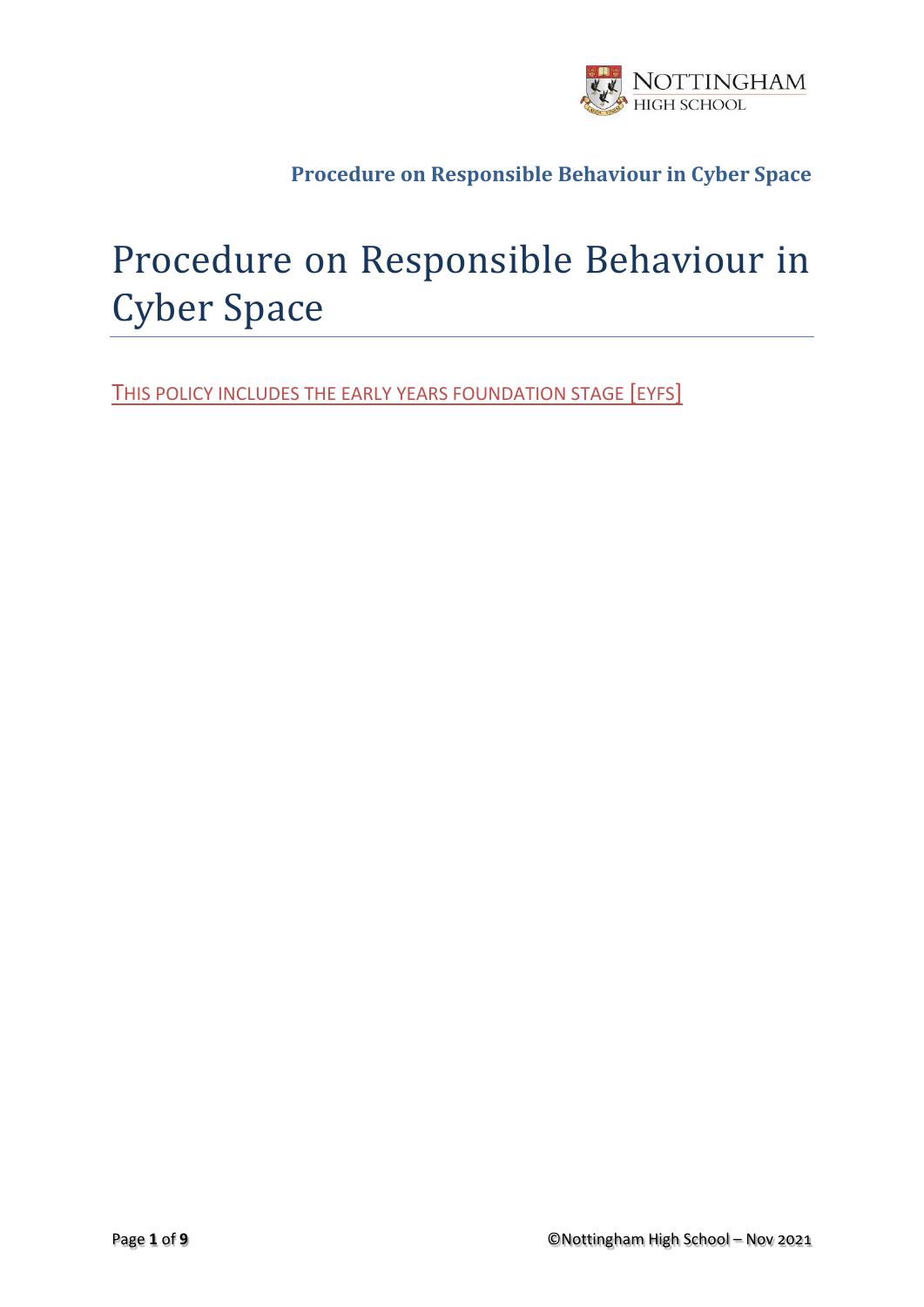

## **Contents**

| 1. |  |
|----|--|
| 2. |  |
| 3. |  |
| 4. |  |
| 5. |  |
|    |  |
|    |  |
|    |  |
|    |  |
|    |  |
|    |  |
|    |  |
|    |  |
|    |  |
|    |  |
| 6. |  |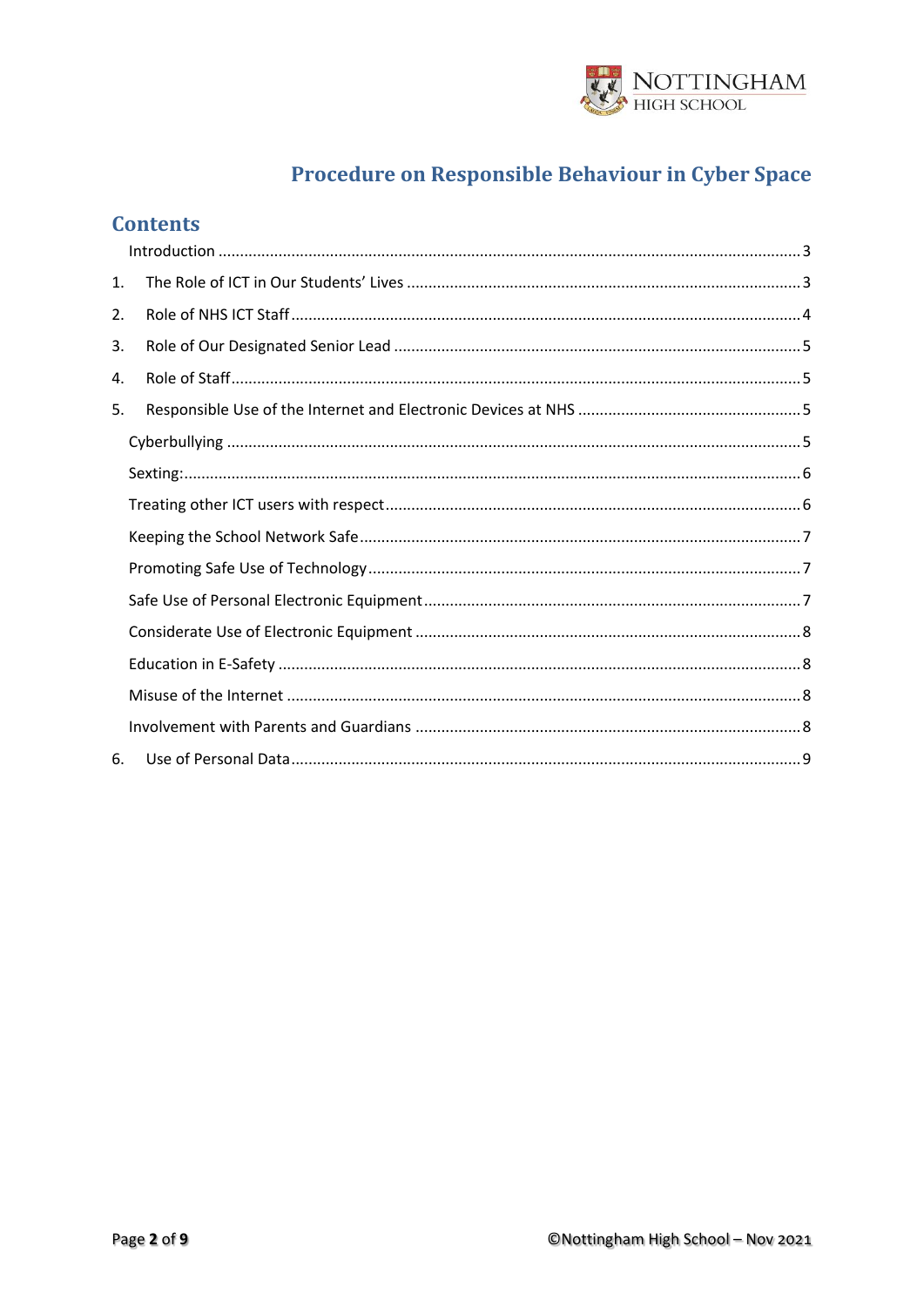

#### <span id="page-2-0"></span>**Introduction**

Nottingham High School is aware that students often have access to technologies that have both positive and negative potential. Online safety is part of the School's wider safeguarding strategy and the latest version of the School's Safeguarding and Child Protection policy can be found at:

#### <https://nottinghamhigh.co.uk/policies>

This Procedure is concerned with students' responsible behaviour in cyber space. See also the NHS ICT 'Acceptable Use' policies, found at the above website.

Clear guidance is given to staff and pupils on acceptable use of technology in the School's various relevant policies and procedures. Visitors to the School have access, via a regularly altered code, to a separate network which has its own filtering system. At the point access is granted to the network, information is given about appropriate use.

Abbreviations used in this document: NHS = Nottingham High School, DSL = Designated Senior Lead. PSHE = Personal, Social, Health and Economic Education, ICT = Information and Communications Technology

## <span id="page-2-1"></span>**1. The Role of ICT in Our Students' Lives**

We fully accept that ICT plays an enormously important part in the lives of all young people. Outside school sophisticated games consoles, together with Bluetooth, mobile internet and Wi-Fi-enabled devices, provide unlimited access to the internet, to SMS messages, to blogging services, social media platforms, to Skype, to wikis, chat rooms, social networking sites and video sharing sites.

The continued communications revolution gives young people unrivalled opportunities. It also brings risks. We see that an important part of our role at NHS is, through ICT lessons, PSHE lessons and assemblies, to educate our students in how to stay safe in this environment and how to avoid making themselves vulnerable to a range of risks, including identity theft, harassment, grooming, sexting, stalking and abuse, child sexual exploitation, female genital mutilation, so-called honour-based abuse, forced marriage, cyberbullying, and mental health. They also need to learn how to be resilient in the online environment and to avoid the risk of exposing themselves to subsequent embarrassment, hence 'over blocking' is not normal practice. Protecting our students through education and information is paramount.

Students are taught in lessons, through assemblies and PSHE about online safety, appropriate use of social media and how to research on the internet and to evaluate sources. They are educated in the importance of evaluating the intellectual integrity of different websites, and why some apparently authoritative sites need to be treated with caution. Some sites, for example, that are racist,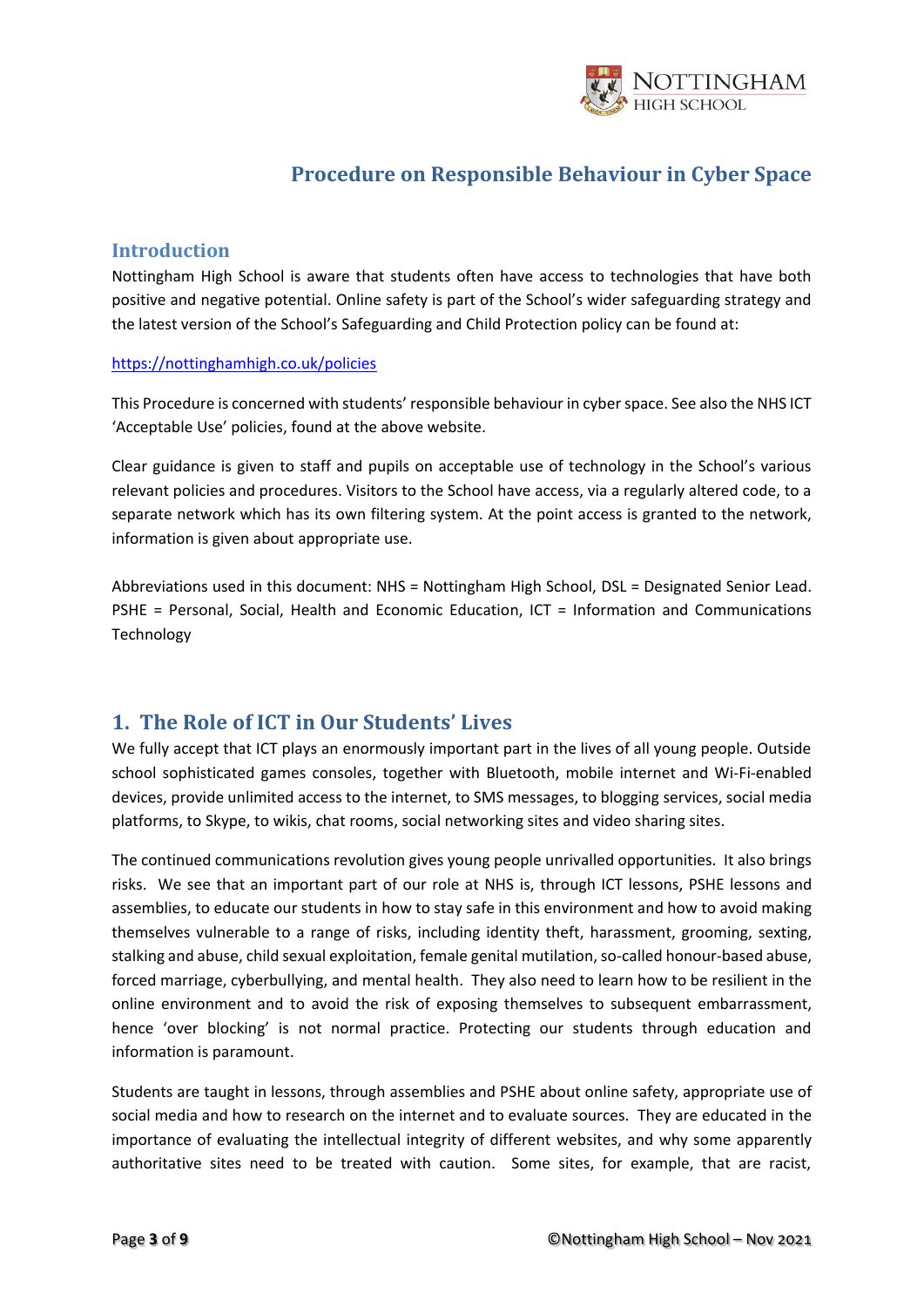

homophobic, jihadist etc. masquerade as being serious, historical or impartial. Some free online encyclopaedias do not evaluate or screen the material posted on them.

The Internet and online world provides access to a wide-range of content, some of which is harmful and has become a significant component of many safeguarding issues. Extremists, CSE and sexual predation are all facilitated by the internet and can lead to harm. As a School we place highly the importance of online safety for our students. The filtering and monitoring system used in our school blocks inappropriate content whilst allowing the students a safe environment to learn. We currently filter social media sites to ensure age-appropriate access to students.

Although students have unfiltered internet access when using their mobile phone or other personal device, this procedure still applies to the use of those devices in school. As a School we acknowledge the importance of monitoring students with mobile data access to networks and will be alert to students using this type of network access whenever possible. Staff have an awareness of the need to do this. In order to ensure the security of the computer network and the health and safety of students, the School will exercise its right by electronic means to monitor the use of the computer systems and network. This includes, but is not limited to, the monitoring of:

- web sites visited,
- printer usage,
- interception of email,
- the deletion of inappropriate materials, and
- the storing of text, imagery or multimedia files which are unauthorised or unlawful.

## <span id="page-3-0"></span>**2. Role of NHS ICT Staff**

With the explosion in computing technology, we recognise the need for improved filters that are continually under review. However, we must also balance this with the need to give our students responsible and safe access to the internet. Our ICT staff have a key role in maintaining a safe technical infrastructure at the School and to keep abreast with the rapid succession of technical developments. They are responsible for the security of our hardware system, our data and for training our teaching and administrative staff in the use of ICT.

Our ICT staff use the Smoothwall system, including their email notifications, for up-to-date information which reflects current trends, and this is cascaded to the DSL and other staff when appropriate. Searches and web addresses are monitored and the ICT technicians will alert the DSL and senior staff where there are concerns and prevent further access when new sites that are unblocked are found. The ICT department understand that they must inform the DSL immediately of any safeguarding concerns that occur through their regular checks. Other breaches displaying inappropriate use of ICT by students or staff must be passed on to SMT. The Smoothwall system emails members of the Senior Management Team and the IT Manager when individual students attempt to access filtered material.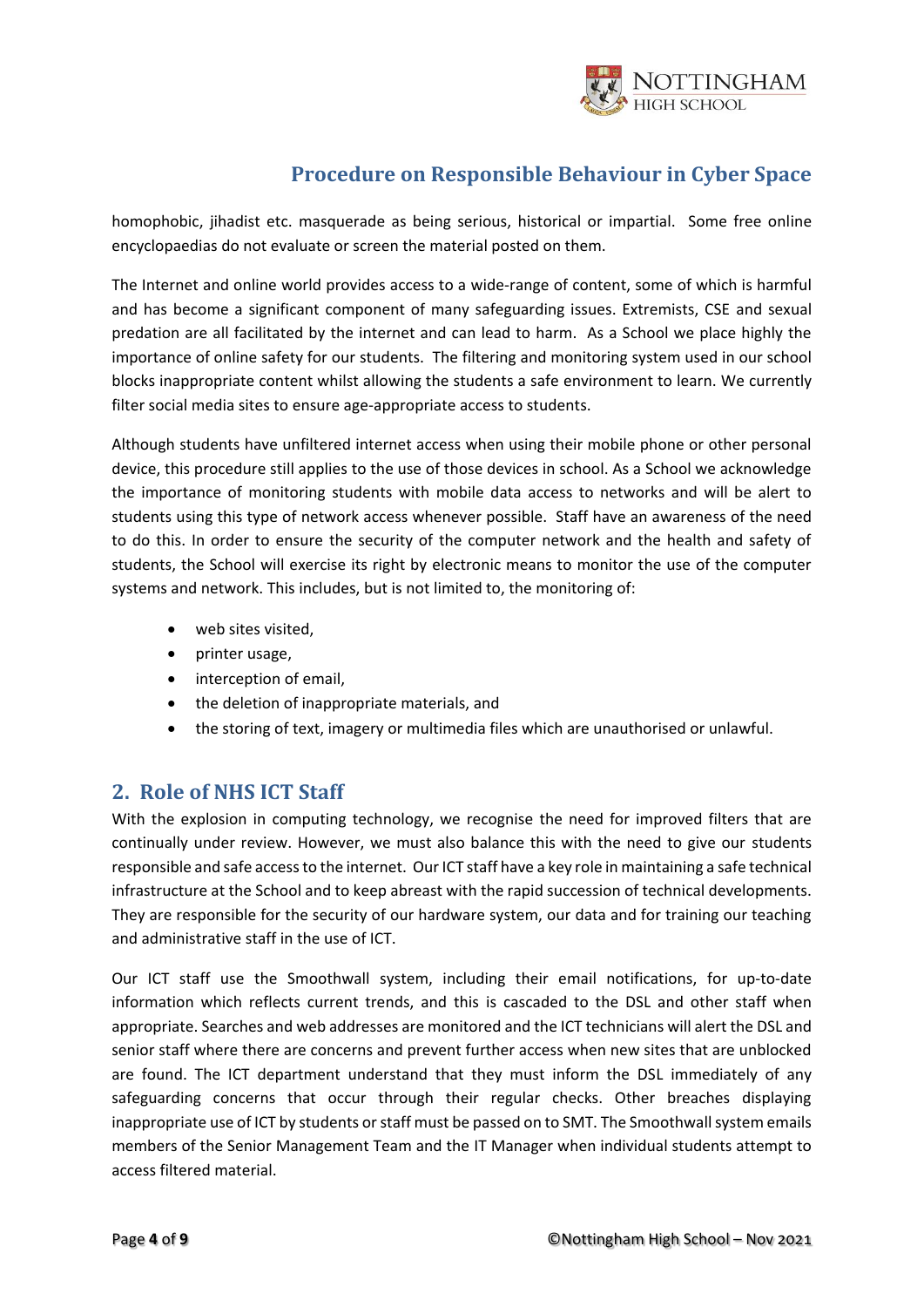

Our ICT staff regularly discuss online safety issues, including around SPAM, and plan responses accordingly.

## <span id="page-4-0"></span>**3. Role of Our Designated Senior Lead**

We recognise that online safety is a child protection and general safeguarding issue.

The DSLs and DDSLs are conversant with the safety issues involved with the misuse of the internet and other mobile electronic devices. They update staff annually on current online safety matters and reiterate the importance that staff play in protecting and educating students online. They work closely with NHS ICT staff and the Local Safeguarding Children's Board (LSCB) and other agencies in promoting a culture of responsible use of technology that is consistent with the ethos of NHS. The DSL has regular conversations with the ICT staff, checking the filter systems on the School network to ensure the students in the school are not at risk.

We aim to teach all of our students to understand why they need to behave responsibly if they are to protect themselves.

## <span id="page-4-1"></span>**4. Role of Staff**

There is a clear reporting mechanism for staff to highlight any concerns. The IT Helpdesk email address is monitored by the ICT Department who will react quickly to any issues raised. Staff are trained by the DSL to use an online safeguarding form, or telephone or email if required, when they have any safeguarding concerns raised by online behaviour.

## <span id="page-4-2"></span>**5. Responsible Use of the Internet and Electronic Devices at NHS**

*"Children and young people need to be empowered to keep themselves safe. This isn't just about a topdown approach. Children will be children - pushing boundaries and taking risks. At a public swimming pool, we have gates, put up signs, have lifeguards and shallow ends; but we also teach children how to swim."* Dr Tanya Byron "Safer Children in a digital world: the report of the Byron Review".

Our guiding principles are:

## <span id="page-4-3"></span>**Cyberbullying**

• Cyberbullying is a particularly pernicious form of bullying, because it can be so pervasive and anonymous. There can be no safe haven for the victim, who can be targeted at any time or place. Our School's Anti-Bullying Policy describes our preventative measures and the procedures that will be followed when we discover cases of bullying, including bullying of those with protected characteristics.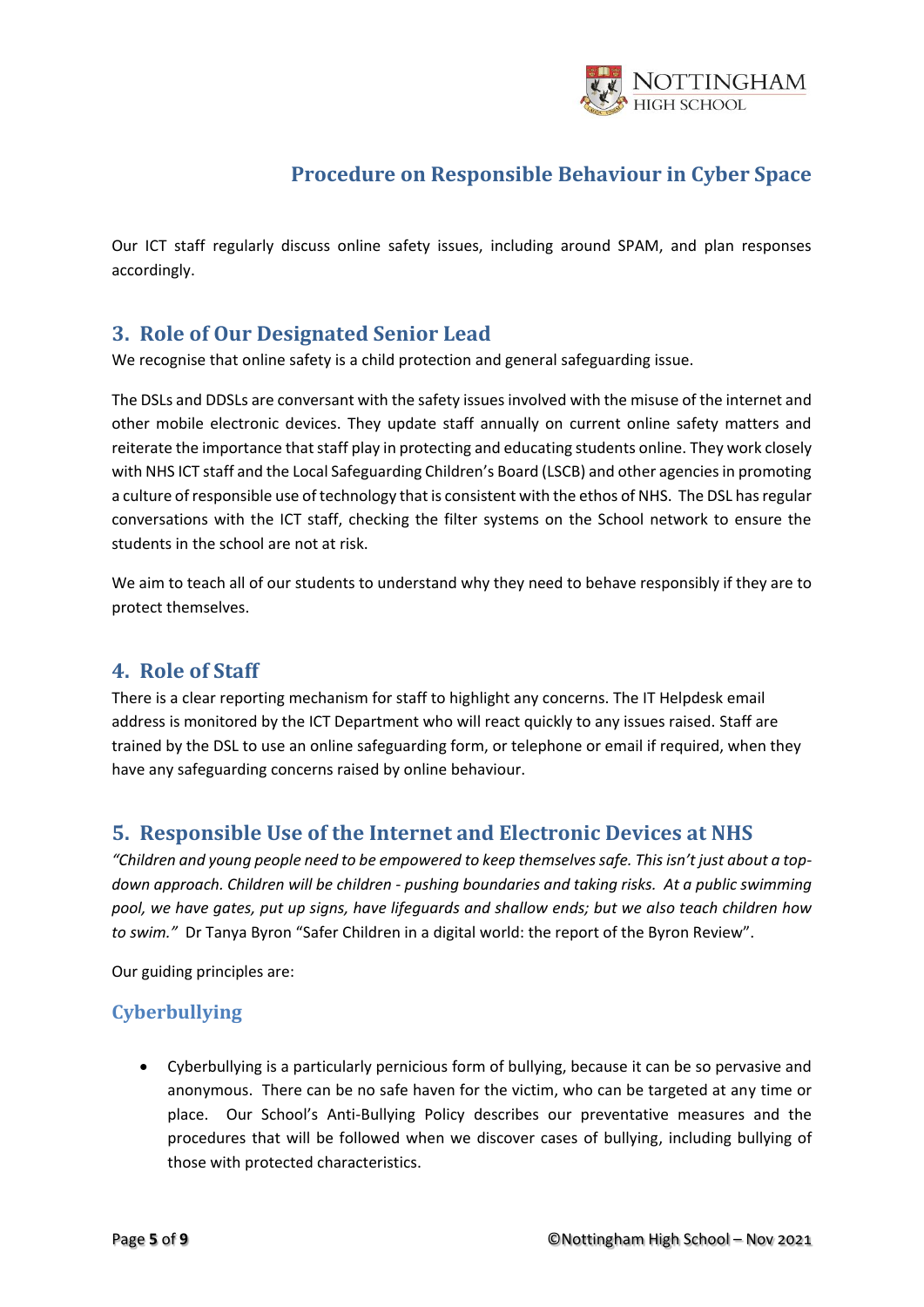

- Peer-on-peer cyberbullying is also recognised as a potential safeguarding concern. Staff are trained to be alert to this which may particularly display itself as sexting. See further advice below.
- Proper supervision of students plays an important part in creating a safe ICT environment at school; but everyone needs to learn how to stay safe outside the School.

#### <span id="page-5-0"></span>**Sexting:**

• The sending of an indecent image can be illegal. A person under-18 is committing an offence if they send an indecent image of themselves. Someone passing this on is also distributing an indecent image of a child. The School seeks to protect children from sexting and the significant impact it can have. Advice for students is available at: [www.thinkuknow.co.uk](http://www.thinkuknow.co.uk/) <https://www.childline.org.uk/explore/onlinesafety/pages/sexting.aspx>

Advice for parents is available at: <https://www.nspcc.org.uk/keeping-children-safe/online-safety/>

#### <span id="page-5-1"></span>**Treating other ICT users with respect**

- We expect students to treat staff and each other online with the same standards of consideration and good manners as they would in the course of face-to-face contact. They should always meet the School's expectations.
- We expect a degree of formality in communications between staff and students and would not normally expect them to communicate with each other by text or mobile phones. Our Off-Site Visits policy explains the circumstances when communication by mobile phone may be appropriate. In such circumstances, staff use School, as opposed to personal, mobiles and students' mobile numbers are deleted at the end of the visit. Students are also instructed to delete staff numbers.
- Everyone has a right to feel secure and to be treated with respect, particularly the vulnerable. Harassment and bullying will not be tolerated. Our Anti-Bullying Policy is on our website.
- Sanctions will be issued for misuse of devices, bullying and use of inappropriate sites or material as per the School's Behaviour and Discipline policy and Anti Bullying policy.
- All students are encouraged to look after each other and to report any concerns regarding the misuse of technology, or worrying issue to their tutor or another member of staff.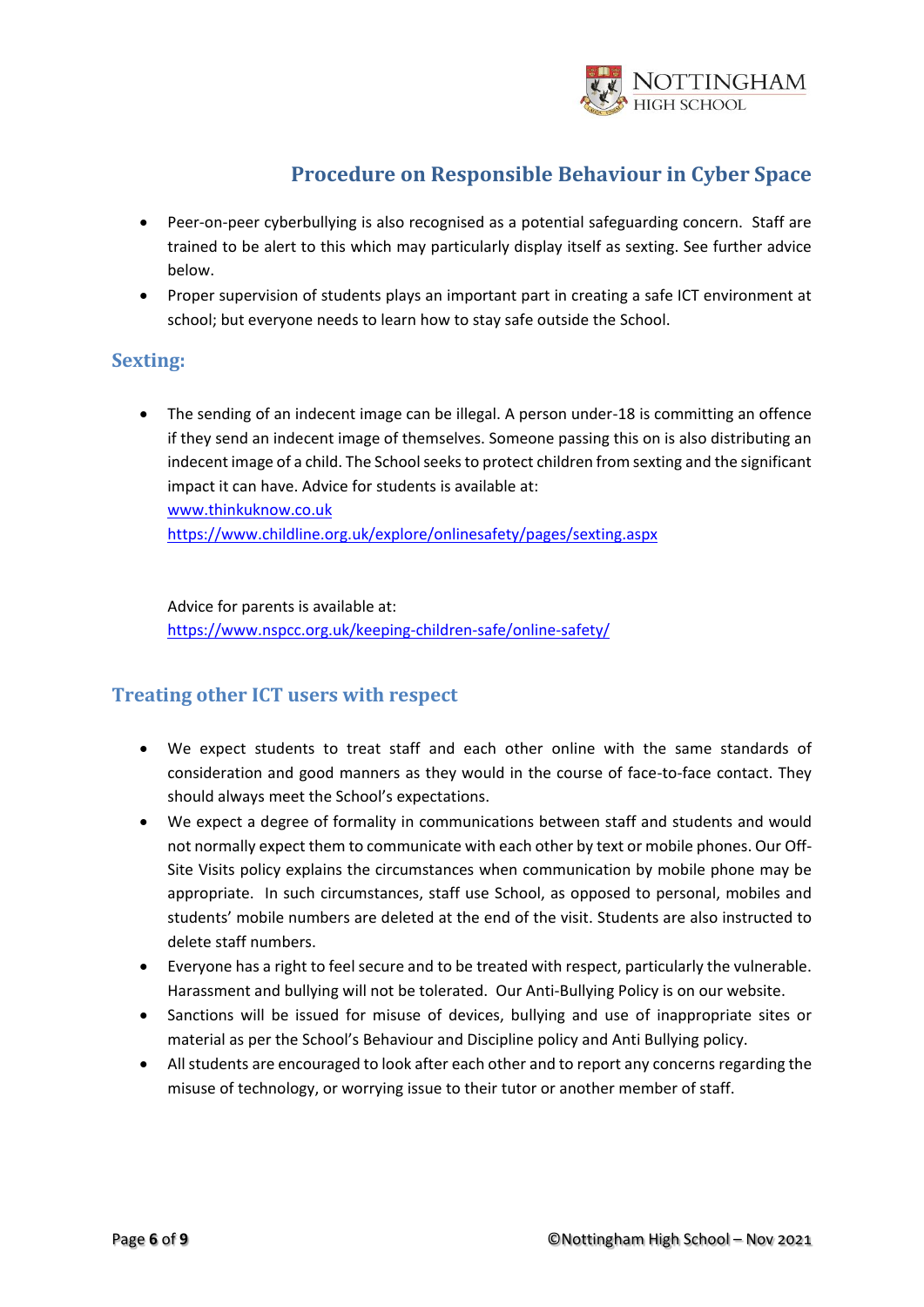

## <span id="page-6-0"></span>**Keeping the School Network Safe**

- Certain sites are blocked by our filtering system and our ICT Department monitors students' use of the network.
- The ICT Department monitors email traffic and blocks SPAM and certain attachments.
- We issue all students with their own personal school email address. Access is via personal login, which is password protected. We give guidance on the reasons for always logging off and for keeping all passwords securely.
- We have strong anti-virus protection on our network, which is operated and continually reviewed by the ICT Department.

## <span id="page-6-1"></span>**Promoting Safe Use of Technology**

Students of all ages are encouraged to make use of the excellent online resources that are available from sites such as:

- [www.thinkuknow.co.uk](http://www.thinkuknow.co.uk/)
- [www.saferinternet.org.uk](http://www.saferinternet.org.uk/)
- [www.internetmatters.org](http://www.internetmatters.org/)
- [www.gov.uk/government/publications/the-use-of-social-media-for-online-radicalisation](http://www.gov.uk/government/publications/the-use-of-social-media-for-online-radicalisation)
- Cyberbullying [\(www.cyberbullying.org\)](http://www.cyberbullying.org/)
- Bullying UK [\(www.bullying.co.uk\)](http://www.bullying.co.uk/)

As mentioned previously, ICT assemblies and PSHE lessons cover the different hazards on the internet, such as grooming, stalking, abuse, bullying, harassment and identity theft. Guidance covers topics such as saving yourself from future embarrassment, explaining that any blog or photograph posted onto the internet is there permanently. Anything that has been deleted may be cached in a search engine, company server or internet archive and cause embarrassment years later.

## <span id="page-6-2"></span>**Safe Use of Personal Electronic Equipment**

- Our guidance is that no one should put anything onto the web that they would not say to a parent.
- We offer guidance on the safe use of social networking sites and cyberbullying in PSHE lessons.
- Our PSHE lessons include guidance on how students can identify the signs of a cyber-stalker, and what they should do if they are worried about being harassed or stalked online.
- We offer guidance on keeping names, addresses, passwords, mobile phone numbers and other personal details safe. Privacy is essential in the e-world.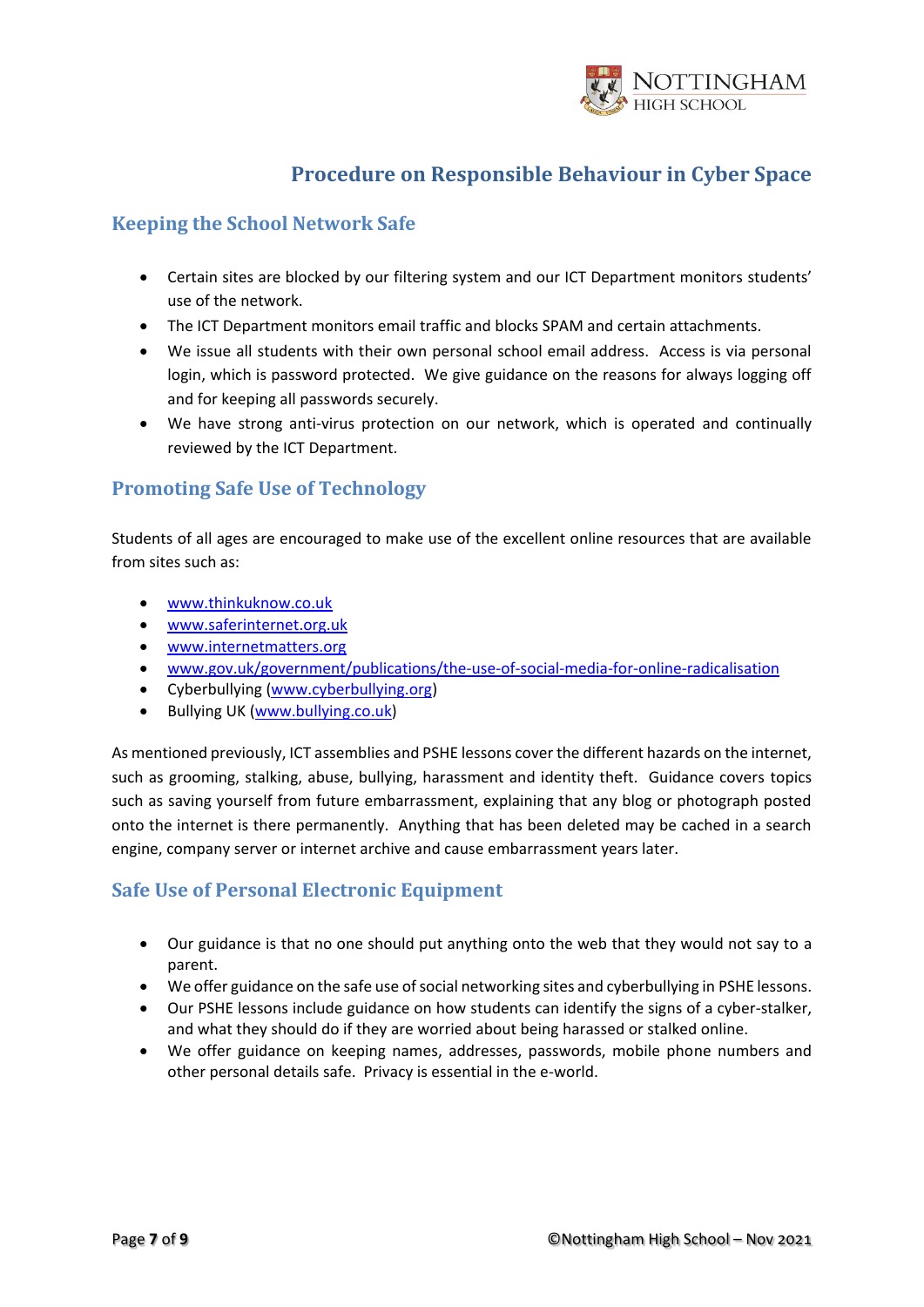

#### <span id="page-7-0"></span>**Considerate Use of Electronic Equipment**

- Staff may confiscate personal equipment that is being used inappropriately during the school day. Such items may be retained by staff at the direction of the Deputy Head (Individuals) or Head of the Infant and Junior School, for periods of up to five working days, and parents may be required to discuss the issues with the Deputy Head (Individuals), or Head of the Infant and Junior School, and their child before the item(s) is/are returned.
- NHS reserves the right to examine information held on phones and similar devices if there are reasonable grounds to suspect that school rules on using them have been broken. Two staff should be present if this is possible.
- Sanctions may be imposed on students who use their electronic equipment without consideration for others.

We expect all students to adhere to this charter for the safe use of the internet. Copies are available to students and their parents on the NHS web site. We may impose sanctions for the misuse, or attempted misuse of the internet, mobile phones and other electronic devices.

#### <span id="page-7-1"></span>**Education in E-Safety**

Heads of Year are aware of the above e-safety issues and the school's PSHE includes sessions on esafety. Working with the PSHE co-ordinator the Heads of Year educate the students as they move through the School in the risks and the reasons why they need to behave responsibly online. The DSL handles allegations of misuse of the internet. The PSHE programme in the IJS includes sessions on esafety.

E-Safety is also delivered through Year Group and Whole School assemblies and is discussed during planned form time in smaller groups.

#### <span id="page-7-2"></span>**Misuse of the Internet**

We will not tolerate any illegal material, and the DSL will always report illegal activity to the police and/or the Local Child Safeguarding Board (LSCB). If we discover that a child or young person is at risk as a consequence of online activity, we may seek assistance from the Child Exploitation and Online Protection Unit (CEOP). We will impose a range of sanctions on any student who misuses ICT to bully, harass or abuse another student in line with our anti-bullying policy.

#### <span id="page-7-3"></span>**Involvement with Parents and Guardians**

We seek to work closely with parents and guardians in promoting a culture of e-safety. We will always contact you if we have any worries about your child's behaviour in this area, and we hope that you will feel able to share any worries with us. We recognise that not all parents and guardians may feel equipped to protect their son or daughter when they use electronic equipment at home. We